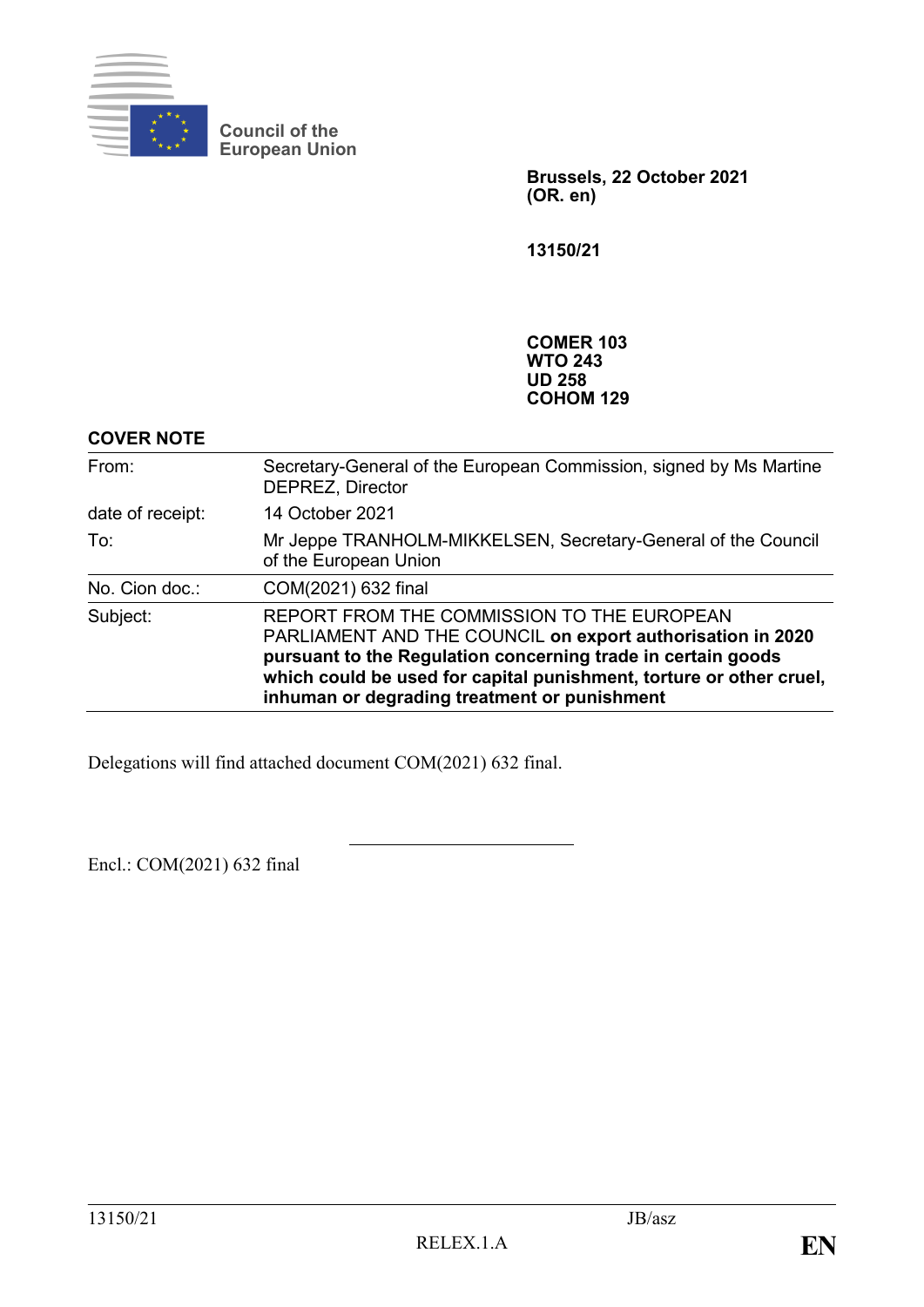

EUROPEAN **COMMISSION** 

> Brussels, 14.10.2021 COM(2021) 632 final

# **REPORT FROM THE COMMISSION TO THE EUROPEAN PARLIAMENT AND THE COUNCIL**

**on export authorisation in 2020 pursuant to the Regulation concerning trade in certain goods which could be used for capital punishment, torture or other cruel, inhuman or degrading treatment or punishment**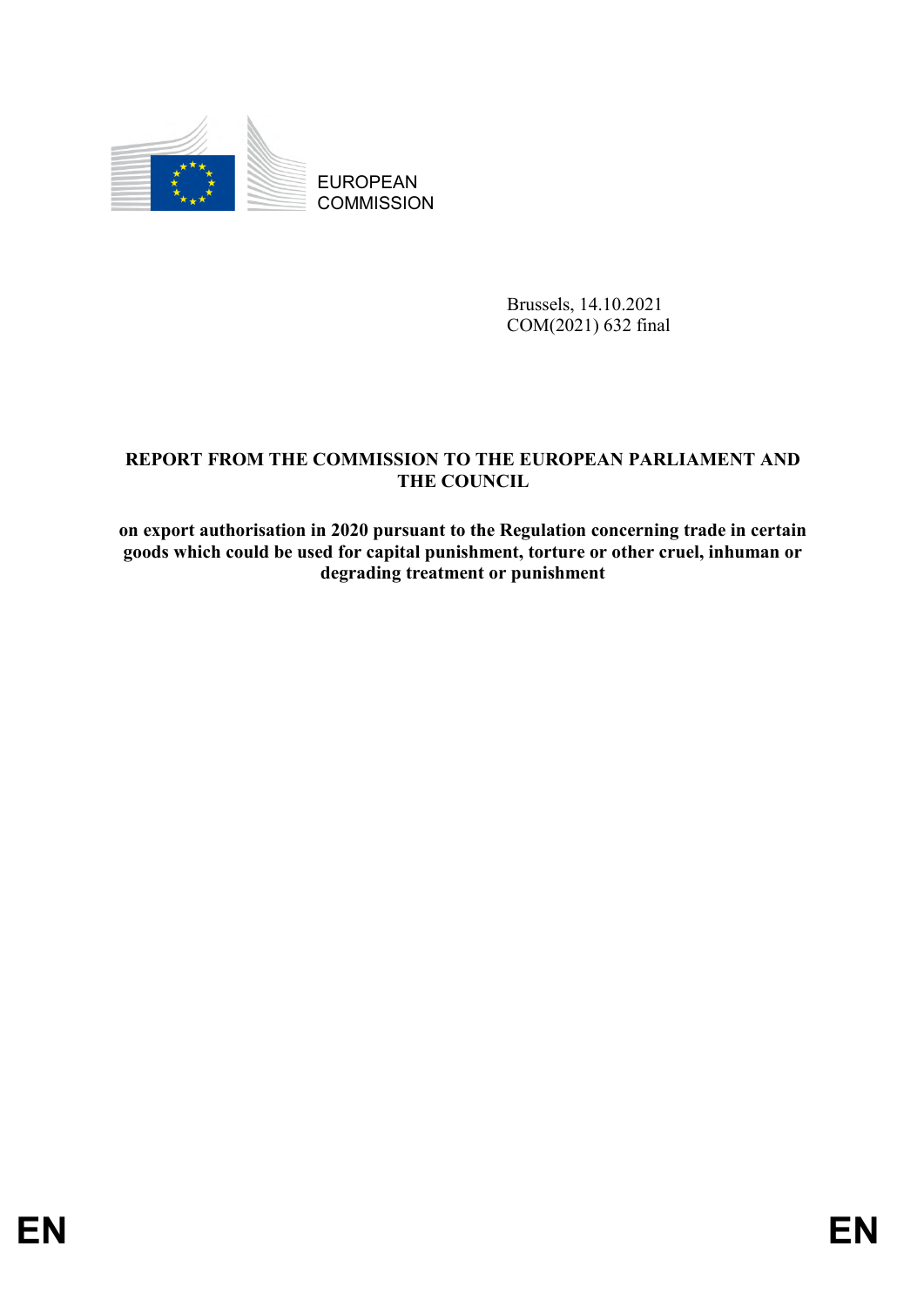#### **1. Introduction**

The objective of Regulation (EU) 2019/125 concerning trade in certain goods which could be used for capital punishment, torture or other cruel, inhuman or degrading treatment or punishment<sup> $(1)$ </sup> is to prevent, in countries outside the EU, capital punishment, on the one hand, and torture and other cruel, inhuman or degrading treatment or punishment, on the other. It distinguishes between:

- goods that are inherently abusive and should not be traded at all (Annex II); and
- goods that can have legitimate uses, such as law enforcement equipment (Annex III) and goods for therapeutic use (Annex IV).

Trade in goods listed in Annex III and IV is subject to certain restrictions.

Article 26(3) of the Regulation states that the Member States must draw up a public, annual activity report. The report must provide information on the number of applications received, the goods and countries concerned, and the decisions taken on the applications. Article 26(4) states that the Commission must draw up an annual report comprised of the annual activity reports published by the Member States. It must make the report publicly available.

This Commission report provides information on Member States' authorisation activities concerning exports of goods in  $2020<sup>(2)</sup>$  that could be used for torture or for capital punishment.

All Member States have reported on the number of export authorisations granted and refused under Articles 11(1) and 16(1) and on the goods and countries of destination in question. In some cases, the competent authorities in the Member States have also reported on the numbers or quantities of goods authorised for export and the category of end-user to whom the goods were supplied.

#### **Authorisations under Regulation (EU) 2019/125**

Articles 11(1) and 16(1) of the Regulation require an authorisation for exports<sup>(3)</sup> of goods listed in Annex III and Annex IV respectively.

Annex III lists certain goods that could be used for torture or other cruel, inhuman or degrading treatment or punishment. Goods in Annex III fall under the following headings: goods designed for restraining human beings; weapons and devices designed for the purpose of riot control or self-protection; and weapons and equipment disseminating incapacitating or irritating chemical substances for the purpose of riot control or self-protection, and certain related substances.

1

<sup>(</sup> 1 ) OJ L 30, 31.1.2019, p. 1.

<sup>(</sup> 2 ) This report does not provide information on exporters' use of the Union General Export Authorisation, pursuant to Annex V to the Regulation, for exports of goods listed in Annex IV.

<sup>(</sup> 3 ) Article 2(d) of the Regulation defines 'export' as 'any departure of goods from the customs territory of the Union, including the departure of goods that requires a customs declaration and the departure of goods after their storage in a free zone within the meaning of Regulation (EU) No 952/2013 of the European Parliament and of the Council'.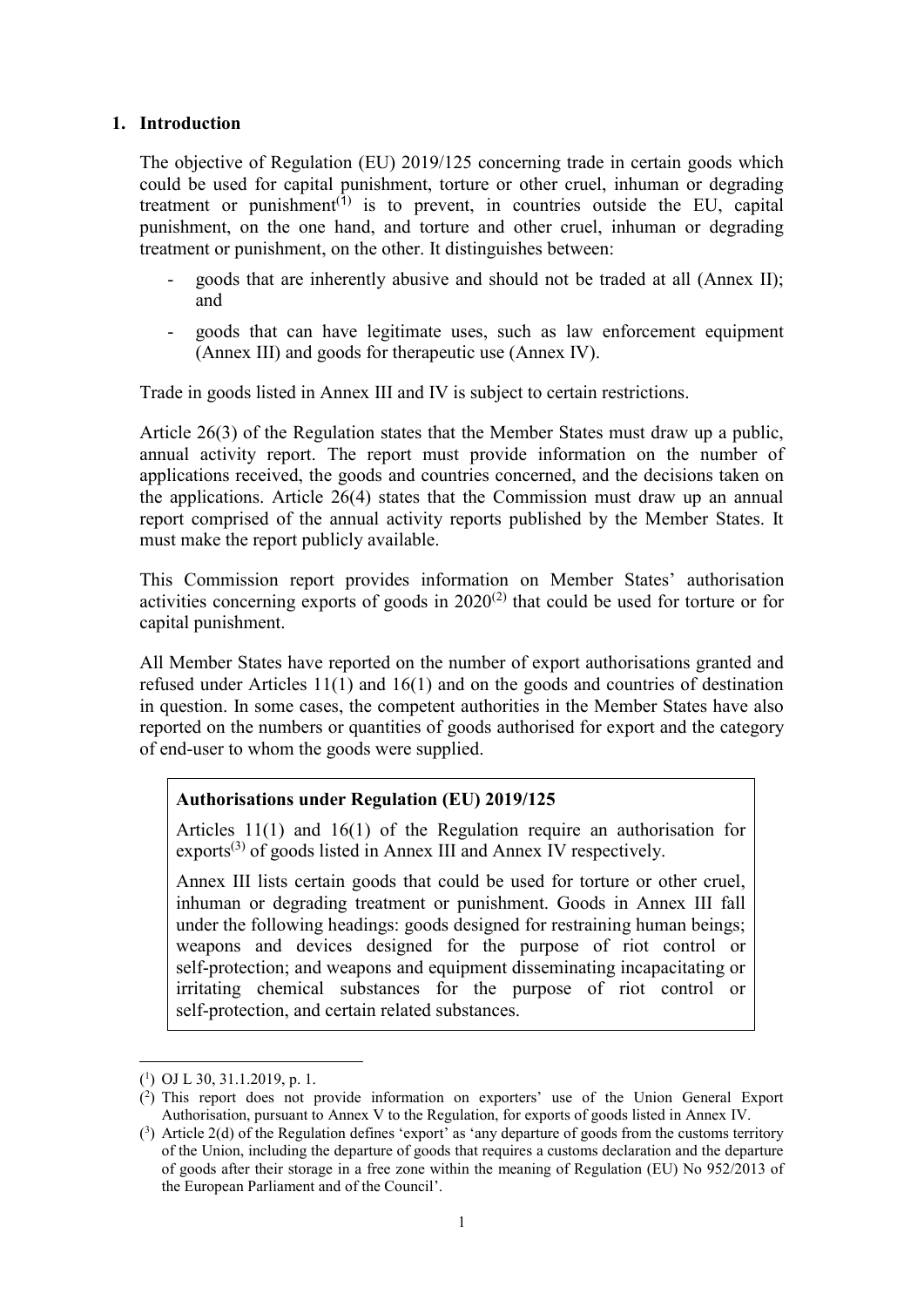Annex IV lists certain chemicals that could be used in lethal injections.

Except where the Union general export authorisation (GEA) set out in Annex V is used for exports of goods listed in Annex IV, the authorisation to export has to be obtained from the competent authorities of the Member State concerned, as listed in Annex I to the Regulation.

Exports to destinations listed in the Union GEA can usually take place without obtaining an individual or global authorisation granted by a Member State. The approach so far has been to include a non-EU country in Annex V if it has ratified a relevant international agreement with a commitment to abolishing the death penalty for all crimes. For countries that are not members of the Council of Europe, that means the country in question must have ratified the Second Optional Protocol to the International Covenant on Civil and Political Rights (ICCPR) without reservation.

However, if there is reasonable suspicion about the exporter's ability to comply with the terms of the authorisation or with export control legislation, the competent authority may prohibit the exporter from using the Union General Export Authorisation.

Article 20(2) of Regulation (EU) No 2019/125 states that an export authorisation granted by a Member State can be an individual authorisation (an authorisation for exports to one end-user or consignee in a non-EU country) or a global authorisation (an authorisation for exports to one or more specified end-users or distributors in one or more specified non-EU countries)  $(4)$ .

Articles 3, 4 and 5 of the Regulation prohibit the export, import and transit, respectively, of the goods listed in Annex II. Competent authorities may grant a derogation from the prohibition, but only if it is demonstrated that the goods concerned will be used exclusively for public display in a museum (either in a non-EU country or, in accordance with Article 4, in a Member State) given their historical significance.

## **2. Authorisations granted and refused**

<u>.</u>

In 2020, the total number of reported authorisations amounted to 247, with 11 Member States reporting that they had granted authorisations. The remaining Member States informed the Commission that they had not received any applications for authorisations pursuant to the Regulation.

As the definitions of 'individual authorisation' and 'global authorisation' in Article 2 of the Regulation do not include a quantitative component, an indication of the number of authorisations granted does not give an indication of the number or quantity of goods concerned by these authorisations. Nor does the information that Member States provide to the Commission typically distinguish between individual authorisations and global authorisations.

<sup>(</sup> 4 ) Article 2(p) fully defines 'individual authorisation'. Article 2(q) fully defines 'global authorisation'.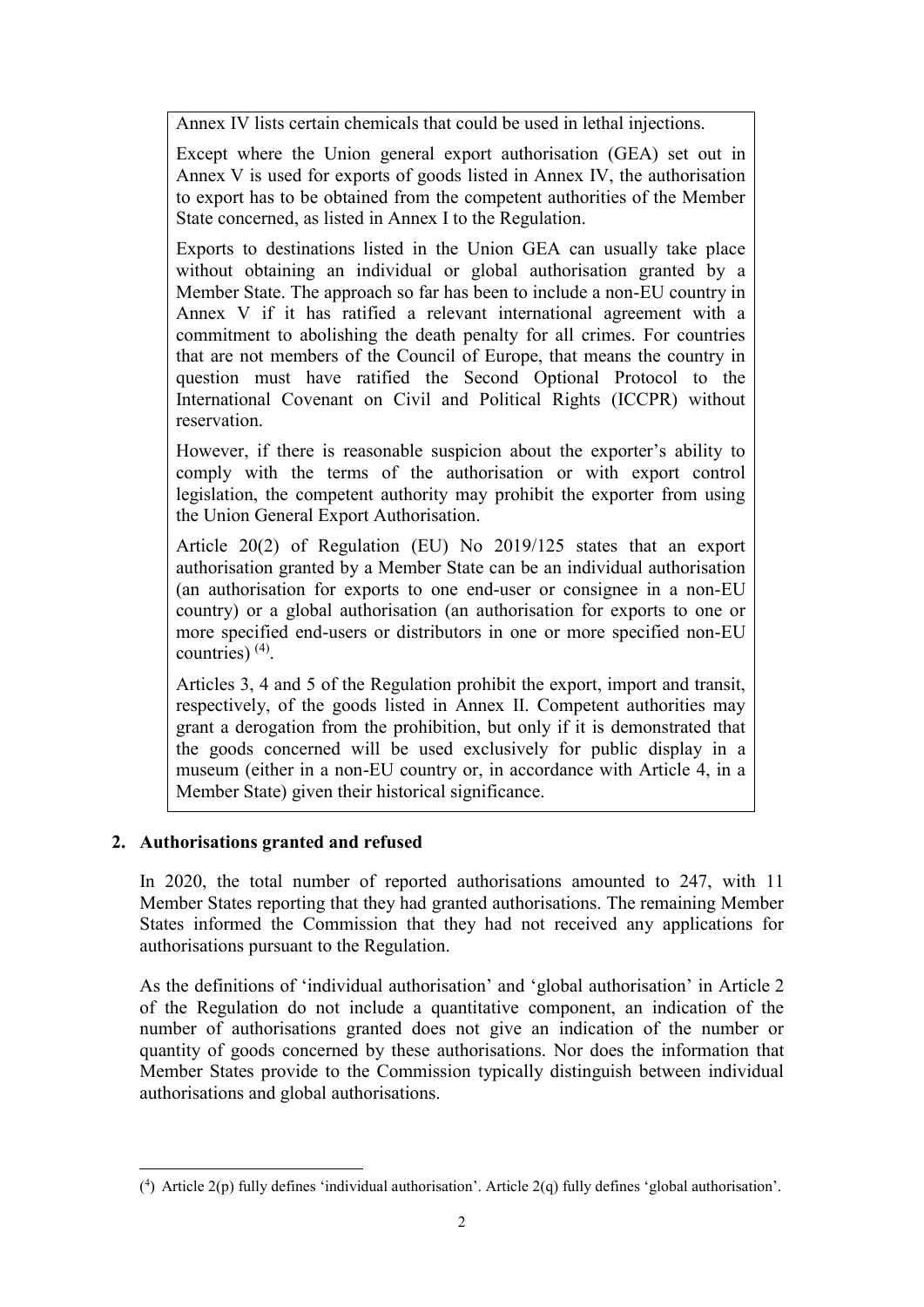The Regulation requires the competent authorities to check if an export authorisation has indications that, if exported, the goods in question might be used for torture or other cruel, inhuman or degrading treatment or punishment (Annex III) or for capital punishment (Annex IV). This is why Article 20(8) of the Regulation states that the competent authority should 'receive complete information in particular on the end-user, the country of destination and the end-use of the goods'.

Member States reported that they had denied 23 applications for an export authorisation in 2020. The reported cases of denial concerned certain intended transactions with customers in Algeria, Andorra, Brazil, Cameroon, Chile, China, Hong Kong, Iraq, Malaysia, Philippines, Saudi Arabia, Thailand, Uganda, the United Arab Emirates and Vietnam. The unauthorised transactions primarily concerned goods listed in Annex III code  $3.1<sup>(5)</sup>$ . Some concerned goods listed in Annex III codes 1.1<sup>(6)</sup> (Saudi Arabia), 2.1<sup>(7)</sup> (Algeria), 3.4<sup>(8)</sup> (Hong Kong, Thailand) and 3.6<sup>(9)</sup> (Iraq). The intended export to Malaysia concerned goods listed in Annex IV code 1.1(d) *(pentobarbital sodium salt)*. Another intended export to Hong Kong concerned goods listed in Annex IV code 1.1 *(Other short and intermediate acting barbiturate anaesthetic agents*).

Articles 3, 4 and 5 of the Regulation prohibit the export, import and transit, respectively, of the goods listed in Annex II. The Regulation allows the competent national authorities to grant a derogation from the prohibition, but only if it is demonstrated that the goods concerned will be used exclusively for public display in a museum (either in a non-EU country or, in accordance with Article 4, in a Member State) in view of their historical significance. The competent authorities reported that they had not granted such derogations in 2020.

*Annex 1* to this report provides information on the number of export authorisations granted by the national competent authorities in 2020, by category of goods (Annexes III and IV to the Regulation). Exports under the Union General Export Authorisation (Annex V) are not included in the information on the number of authorisations granted.

*Annex 2* provides information on the number of reported export authorisations and denials by category of goods (Annexes III and IV).

*Annex 3* provides information on the number of applications authorised and denied over the period 2017-2020.

*Annex 4* provides information on the number of reported export authorisations issued by Member States.

*Annex 5* provides information on the main reported destinations of authorised exports.

<sup>1</sup> ( 5 ) Goods listed in Annex III under code 3.1: portable weapons and equipment for the administration or dissemination of a dose of an incapacitating or irritating chemical substance.

<sup>(</sup> 6 ) Goods listed in Annex III under code 1.1: Shackles and gang chains (except ordinary handcuffs).

<sup>(</sup> 7 ) Goods listed in Annex III under code 2.1: Electric shock batons.

<sup>(</sup> 8 ) Goods listed in Annex III under code 3.4: Mixtures containing at least 0.3% of PAVA by weight or OC and a solvent (pepper spray).

<sup>(</sup> 9 ) Goods listed in Annex III under code 3.6: fixed or mountable equipment for the dissemination of incapacitating or irritating agents over a wide area.